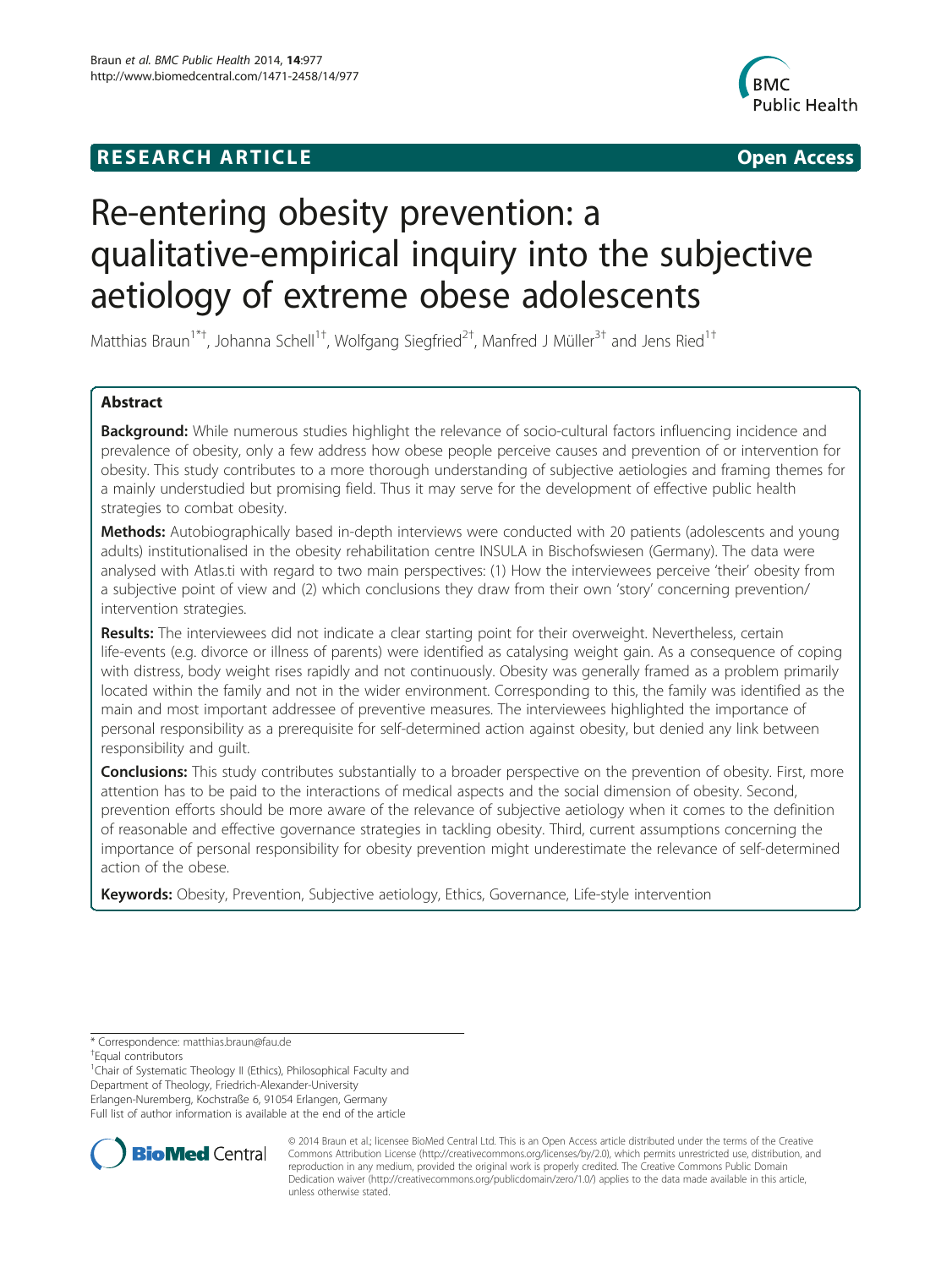#### Background

Obesity remains a substantial health problem. For one thing this is shown by the current data of prevalence, for example, in Germany [\[1\]](#page-8-0), Sweden [\[2](#page-8-0)] and Europe [\[3](#page-8-0)]. In addition the multitude and the severity of the comorbidities associated with obesity as well as the consequential costs predicted for health care systems [\[4](#page-8-0)] create a high pressure for action in politics and society [[5\]](#page-8-0). Despite the constantly growing number of studies and research, neither a broadly applicable and at the same time effective strategy of prevention nor a respective theory option has yet been developed [[6](#page-8-0)]. On the one hand this arises from a too narrow focus on behavioural prevention in research. This especially holds for approaches that solely address the self-responsibility of the individual obese person without systematically taking the different social and environmental causation factors into account. On the other hand the research of the last years has shown that obesity is a phenomenon of enormous complexity [\[6](#page-8-0)], which can neither be portrayed in one-dimensional models nor can it be researched, analysed and fought against by a restricted spectrum of methods. Since the last few years however, these confines have been cut back step by step. Research increasingly tries to capture the complexity of obesity as a medical and social phenomenon [\[7\]](#page-8-0). Moreover, efforts were made to genuinely integrate approaches of environmental prevention [[8](#page-8-0)]. Since these changes are fundamental adjustments of prevention research, it has to be awaited in how far these changes also affect the development of effective strategies of prevention. If the intertwining of medical and social factors is eventually understood as a systematic necessity, this will lead to a high demand for realigned research. As a consequence, the social dimension of obesity will increasingly be brought into focus. Having stated this, two fundamental desiderata can be identified: First, nowadays there are numerous studies on the meaning of socio-cultural and socio-economic factors of influence on the incidence as well as the prevalence of obesity [\[9](#page-8-0)]. However, it remains open whether any adjustment or manipulation of those socio-cultural and socio-economic factors would make a difference to very obese individuals. In fact, their subjective perspectives about themselves could be a higher obstacle to prevent or lose body weight than the sociocultural and socio-economic factors [\[10\]](#page-8-0). The subjective perceptions and evaluations of their own genealogy of obesity can – according to the hypothesis of the present article – be essential for the efficiency of respective means of intervention. When developing a systematic approach for fighting obesity, the first requirement is to include the perspective of those who are affected.

The second desideratum, which is closely linked to the first, affects the use of methods. If the aspect of subjective perceptions is taken seriously, it will have immediate consequences for the further use of methods: A systematic integration of the perspectives of the affected is only partly possible if the sole focus lies on a quantitativeempirical research perspective. Thus qualitative-empirical methods should be chosen more often as they already have been in various medical-scientific contexts. In the field of clinical or psychiatric care, for example, this approach has been used for some years now. The instruments of qualitative research aim especially at capturing a broad range of subjective attitudes or perceptions in different environmental contexts. This is how they open up an in-depth dimension that can hardly be depicted by the sole use of quantitative methods [\[11\]](#page-8-0). Therefore narrative elements, which are gathered and analysed with the help of different tools, are an undeniable advantage of qualitative studies [\[12\]](#page-8-0). Apart from their inherent value, i.e. knowledge won by qualitative methods, the respective qualitative studies may also complement quantitative methods. In fact, they can identify questions and areas that have to be newly or more intensely researched.

Health-related research in general and obesity research in particular are increasingly using qualitative methods. Examples include the development or refinement of quantitative instruments [\[13,14\]](#page-8-0) as well as studies that focus on the interaction of patient and physician [\[15,16](#page-8-0)]. A focus of qualitative research in the field of obesity can be found in those studies that deal with stigmatising experiences in different settings [[17,18\]](#page-8-0). Furthermore, first qualitative research studies have been conducted to explore lay perspectives of obesity causation [\[19-21](#page-8-0)]. A first metasynthesis (the equivalent of a meta-analysis of quantitative data) of qualitative studies in the field of obese children and adolescents has recently been published [[22](#page-8-0)]. It pays attention to the setting 'therapy' by examining the interaction between doctors or medical staff with obese children and adolescents as well as with their parents. In contrast, qualitative studies that concentrate on the area of "prevention" are found less frequently.

Against this background, the present study starts with a threefold hypothesis: First, the subjective reconstruction of the development of the individual obesity aetiology is understood as an essential factor leading towards a more detailed understanding of different obesity formation pathways. Although it is not assumed that a more detailed understanding of the subjective aetiology does directly lead to an increasing amount of effective and efficient preventive strategies, it would certainly ease this very process. Second, possible explanations for the ineffectiveness of prevention strategies that have been developed so far have to be worked out. In this context, particular importance has to be paid to the alleged difference between professionally diagnosed aetiologies and the subjective aetiologies. Thirdly, this study assumes that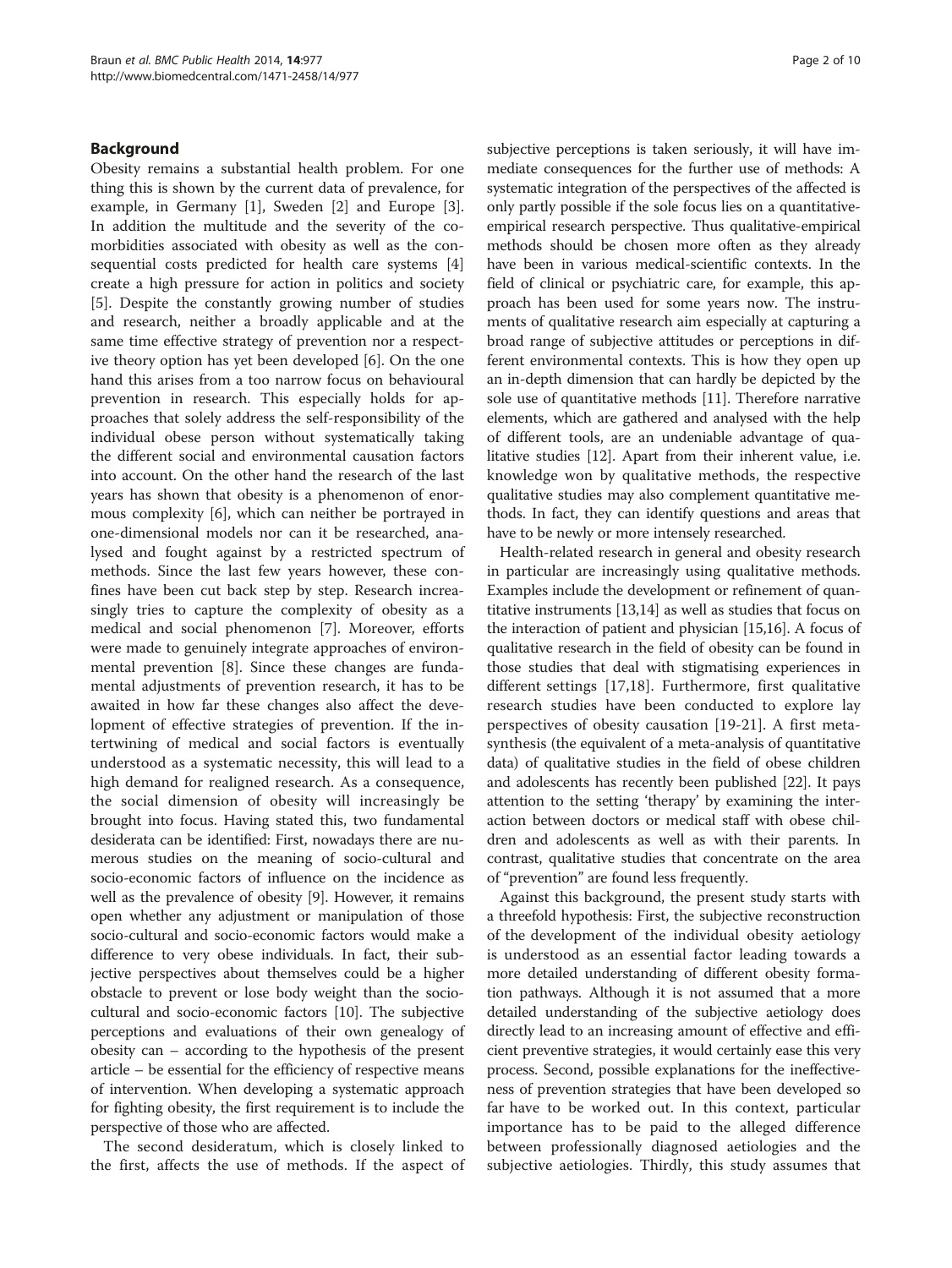a detailed comprehension of differences between subjective and professionally diagnosed aetiologies can be gained by means of qualitative-empirical methods.

#### Methods

For the present study autobiographically based interviews [[23](#page-8-0)-[25\]](#page-8-0) were conducted, analysed and evaluated. This type of interview was chosen to gain a more thorough understanding of the importance of subjective aetiology. Additionally, this method offers the opportunity to analyse interactions between patient perspectives and its professionally diagnosed perspective. Finally, possible consequences for obesity prevention strategies can be found. The qualitative interview study was conducted with patients of the obesity rehabilitation centre INSULA (Adipositas-Reha-Zentrums Insula) in Bischofswiesen (Germany). The inquiry was exclusively based on participants who were already at an intervention setting when the interview was conducted. This special setting was chosen to scrutinise the perceptions and especially the retro-perspective evaluation of obese people who already have a lot of experience with different types of intervention measures and programmes. Three different appointments were held to interview all of the adolescents and young adults  $(N = 20)$ . The participation in this inquiry was voluntary and unpaid. The study was advertised throughout the hospital facility by putting up invitations to the study on notice boards. Additionally the research project was introduced to the patients in a special information event conducted by the researchers. With regard to possible mental and emotional efforts all participants were informed that they could stop the interview at any point. Fortunately, all interviews were completed without any participant making use of this option. The study was performed with the approval (55\_14B) of the ethics committee of Friedrich-Alexander-University Erlangen-Nuremberg. The participants received written informed consent for the participation in the study. Furthermore, the study has been developed and conducted according to the RATS guidelines.

The average age of the participants was 18.8 years (range: 16–25 years), the participants were patients in the clinic for an average of 99 days (range: 1–360 days) at the time of the interviews and their average BMI was 42.33  $\text{kg/m}^2$  (range: 30.0-97.2  $\text{kg/m}^2$ ). All participants could be classified as extreme obese patients (as they were above  $35.0 \text{ kg/m}^2$  at least at some point in their life). All of them have experienced the ineffectiveness of different prevention approaches and therapeutic regimes. They invested considerable efforts in decreasing weight and thus offered a broad amount of experiences and knowledge in the field of self-perception of incidence as well as the prevalence of their obesity. The participants' level of education was also surveyed and segmented according to ISCED (see Table 1).

The interviews were autobiographic-narrative and problem-centred oriented, and they were conducted according to a standardised framing. With regard to the concepts of 'grounded theory', this framing wasn't used to set a fixed agenda of questions but rather as a rough topic structure in order to warrant the comparability within the study. Therefore the interviews were divided into three parts: The first and at the same time most extensive part of the interviews served as the reconstruction of the environmental experiences of the participants with their usually extreme form of obesity. Special attention was paid to the participants' subjective linking between certain life-events or past experiences with phases of considerable increase in weight. Similarly, their experiences in fields of life as family, school, work place and health care system in relation to their obesity were considered.

In the subsequent part of the interview, individual aspects of the first section were taken up more thoroughly and possible areas in which stigmatisation could have been perceived were sampled. Stigma and discrimination toward obese persons are surmised to pose numerous consequences for their psychological and physical health and thus seem to interfere with effective obesity intervention efforts [[26,27\]](#page-8-0). In order to support the narration and to create stimuli, a German translation of the Weight Self-Stigma Scale [[28](#page-8-0)], including twelve statements about the subjective perspective on obesity, was applied in the interviews. The participants were free to add narrative elements (e.g. a report on experiences and perceptions) with

|  |  | Table 1 Overview data of the study |  |  |  |  |
|--|--|------------------------------------|--|--|--|--|
|--|--|------------------------------------|--|--|--|--|

| <b>Participants</b>                                     |           |  |
|---------------------------------------------------------|-----------|--|
| Total                                                   | 20        |  |
| Male                                                    | 12        |  |
| Female                                                  | 8         |  |
| Age                                                     |           |  |
| Range (years)                                           | $16 - 25$ |  |
| Mean average age (years)                                |           |  |
| Weight data                                             |           |  |
| Ø BMI (start)                                           |           |  |
| Ø BMI (current)                                         |           |  |
| Ø duration of intervention (days)                       |           |  |
| Highest (current) education level in ISCED categories   |           |  |
| $0 - 1$<br>first stage basic education                  | 2         |  |
| lower secondary or second stage of basic education<br>2 | 9         |  |
| 3<br>upper secondary education                          | 9         |  |
| post-secondary, non-tertiary education<br>4             | $\Omega$  |  |
| 5<br>tertiary education                                 | 0         |  |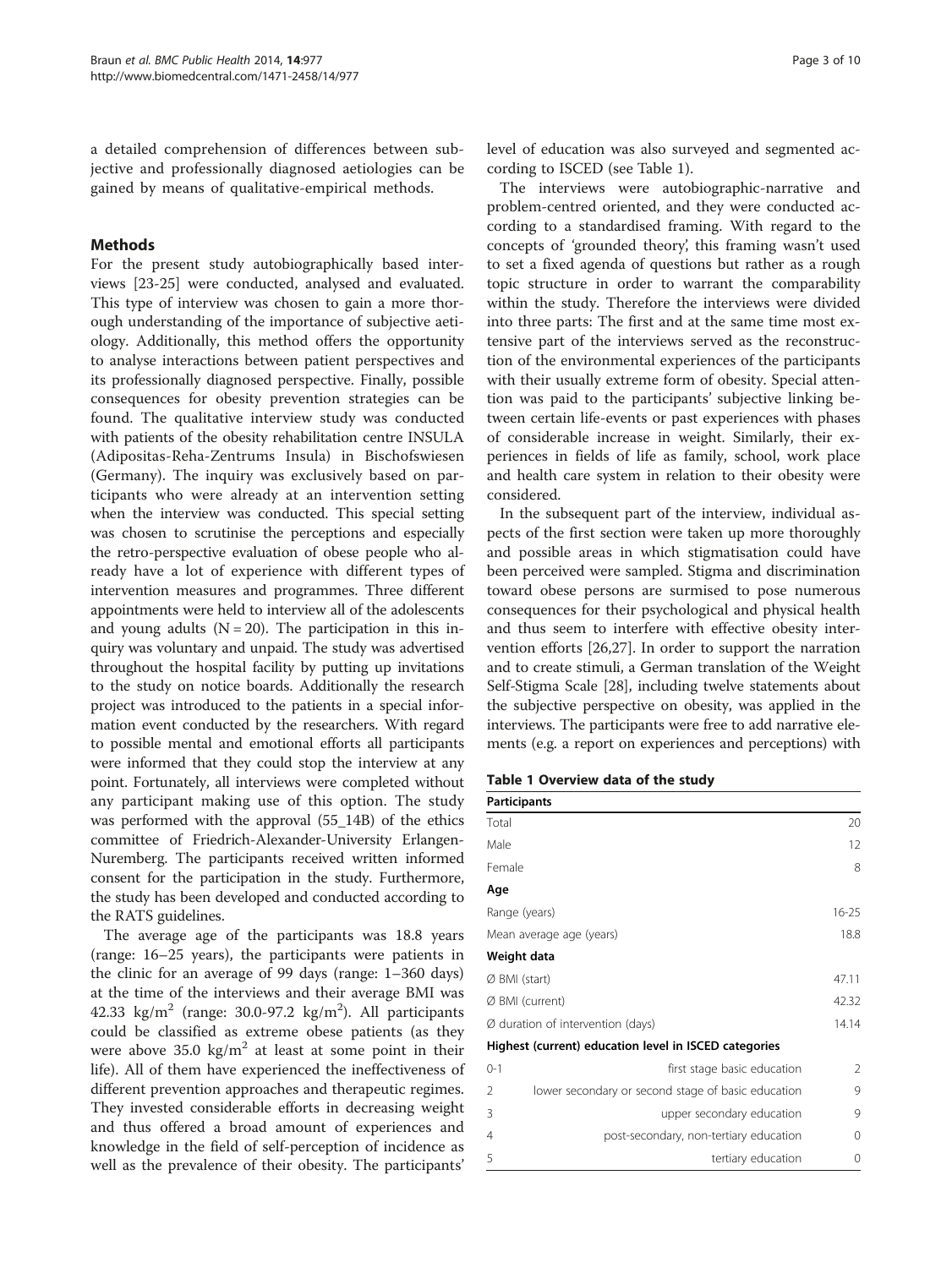their reflection on the statements. In the concluding part, the participants were encouraged to reflect their narrated experience in respect to possible conceptions of effective prevention strategies.

All interviews were digitally recorded. For analysing purposes, the data were at first made anonymous and afterwards transcribed. For reasons of comprehensibility the original transcripts will be presented prior to their English translation in the following part. The evaluation of the interviews was conducted detached from the interviewers in several independent steps. In order to extrapolate the different elements of the subjective obesity aetiology in the imaginations and narrations of the participants, two steps were undertaken. First, the data were theoretically coded [[29](#page-8-0),[30](#page-8-0)] and second, two themes were highlighted: on the one hand, the participants' associations between gaining weight and certain live-events and experiences, on the other hand, how participants interpreted their experiences. One of the leading questions of the latter theme was for example: In how far and at which points do the participants see their 'story' as controllable and changeable? Special emphasis was put on the storytelling aspect [[31\]](#page-8-0), i.e. reconstructing the aetiology from the perspective of the individual. The study understands the particular stories and narrative patterns as conceptual frames for processing and articulating the subjective aetiology of those affected. Thus it links interpretative research with grounded theory [\[32,33\]](#page-8-0).

## Results and discussion

## The subjective aetiology of obesity

The analysis of the data leads to three essential results regarding the first focus of evaluation: The evaluation shows that the participants (1) could not give a genealogical starting point for their obesity, (2) they each identified different life events [\[34](#page-8-0)] as catalysts for the weight increase and (3) they understood obesity as a family problem in a threefold sense.

#### No genealogical starting point

First, neither of the participants could clearly identify a genealogical starting point for their weight gain. Obesity was rather experienced as something that has always been present:

"Pummelig war ich eigentlich schon mein Leben lang. Das (2) begann schon bei der Geburt, wo ich .. über 5000 Gramm war" (C90GM5, l.011).

"I've always been chubby, actually my whole life. That (2) began when I was born when I .. had over 5,000 grams"

In some cases participants were able to provide more precise periods of time in which they gained weight. However this did not change their assessment that overweight could not be attributed to an initial life event:

"Also, .. ich war mit drei schon übergewichtig, also irgendwie immer" (J56CL1, l.017)

"Well, .. I was already overweight at three, actually I have somehow always been"

Even if certain temporal markers were added, most of the time this had no real implication. They were just part of the subjective story line but were not understood as a genuine part as such:

"Also, ich war schon immer dick, also auch als Kind, als Fünf-, Sechsjähriger hat das angefangen laut meinen Eltern" (A12ZY1, l.139)

"Well, I have always been big, even as a child, as a five-, six-year-old it started according to my parents"

This result can be found throughout all samples and was independent of age, gender or level of education.

## Life events as catalysts

Though no initial meaning was attributed to the life events for the genesis of obesity, they seem to function as catalysts for the further increase of weight in a significant way. These life events were perceived as fateful on the one hand, but were at the same time determined as possible chances of intervention. At this point, it is crucial to make clear that the participants did not primarily understand such means of intervention as interventions concerning their weight. Instead they understood their eating and mobility behaviour as reactions and strategies of coping with the problem seen as primarily responsible. By the participants, interventions were only considered as having a chance to succeed if they primarily focus on the priority impairments and thus only indirectly address disposing with the eating and mobility disorder.

The analysis shows the following relationships between the different life events and the weight increase: First, the individual life events may accumulate and cannot always be clearly separated from one another. Second, many participants considered excessive eating as an act of defiance towards the family and simultaneously as a very important factor in the respective story lines. Various possible events, such as experiencing domestic violence, the separation of the parents or the death of a family member were considered as leading to these acts of defiance:

"… Erwartungen, die ich halt so .. an 'n Vater gestellt hab, also von – Vater hatte – (2) kam nie rüber – also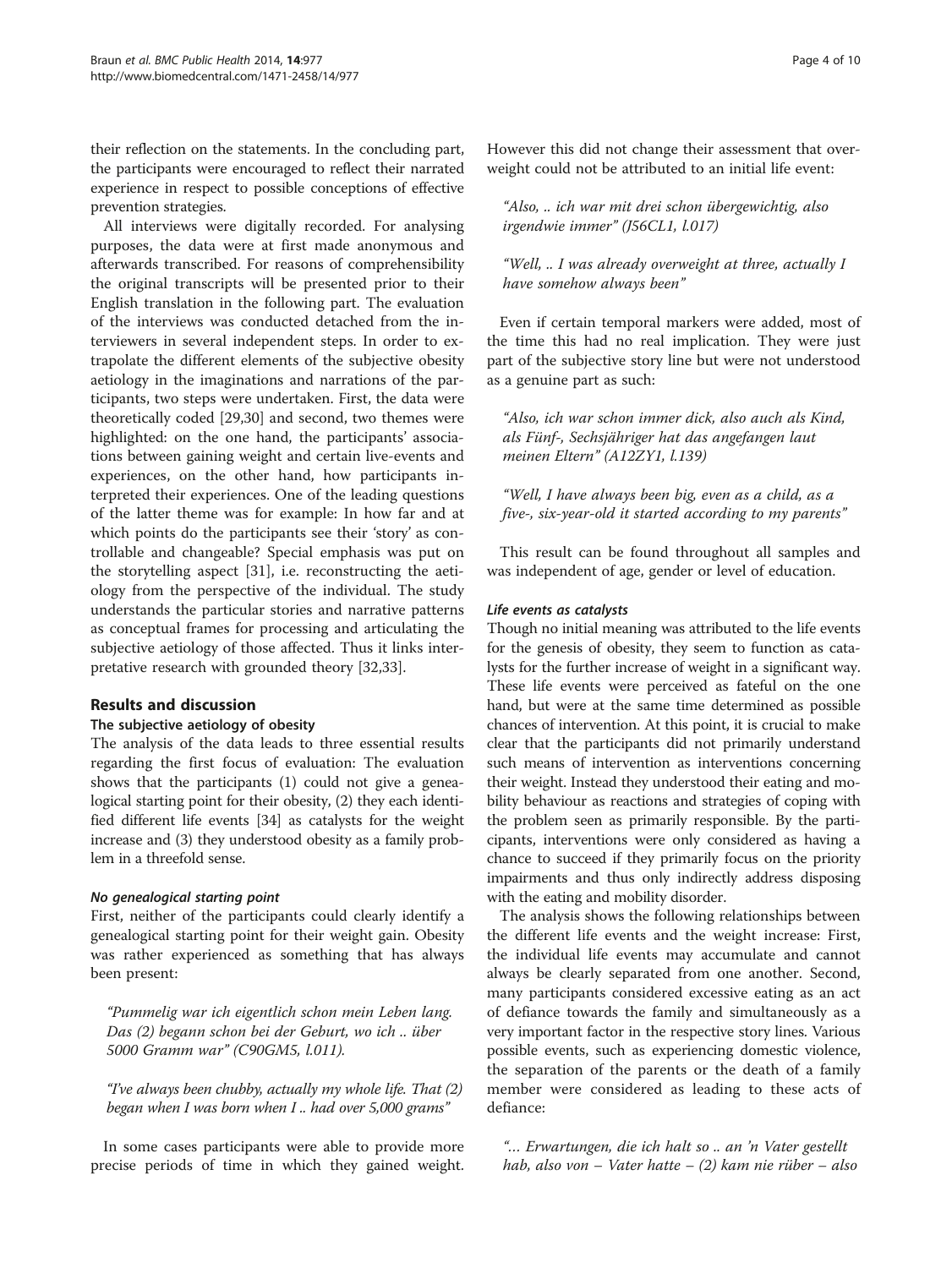Desinteresse v o n Vater, Missachtung von der Mutter, .. zum Teil auch häusliche Gewalt von der Mutter. (O23DY9, l.120-124)] und [.. Und deshalb wusst ich halt nie, wie ich's verarbeiten sollte, außer halt .. mit 'm Essen und (2) meistens mehr als (2) eigentlich der Magen haben wollte (O23DY9, l.126-127).

"… expectations, which I had, as I said, .. of my father, well had from  $-$  father  $-$  (2) never came across  $-$  well disinterest  $f r o m$  father, disregard from the mother, .. partly domestic violence from the mother, too.] and [.. and therefore I, as I said, never knew, how I should process it, but, as I said, .. with eating and (2) most of the times actually more as (2) the stomach wanted to have."

"… wir hatt'n nu' häusliche Gewalt zuhause und dann be – hat mein Vater mich auch 'n paar Mal geschlagen, eben Johanna Jäckl 22. September 2014 12:29: weil.. er irgendwie ganz entsetzt war, wieso ich denn auf einmal so dick bin, .. ähm, und mit meiner Mutter, ähm, die hatte irgendwie so 'ne Angst, dass mich irgendwann selbst aufgebe, und das war halt das Körpergewicht oder, äh, s – das Indiz ((verhalten auflachend)) dafür. (J56CL1, S.6, Z.151-155.)] und [dann jedes Mal bei Familienfeiern und so, dann wurden wir praktisch in jedem Satz beleidigt wegen unsr – unsres Gewichtes … (J56CL1, S.7, Z.157-158)"

"…we had domestic violence at home and then sta - my father also hit me a couple of times, just because .. he was somehow really appalled, because I was suddenly this big, .. um, and with my mother, um, she somehow had this fear, that I could give up myself eventually, and for this was, as I said, the body weight or, uh, s - the indication ((restrained laughing))] and [then each time at family celebrations and so on, we were being insulted practically with each sentence because of ou - our weight...]"

Excessive eating was often a means for compensation for these life events which were perceived as severe and threatening. While this behaviour was sometimes understood as open protest, for example to call for attention to the particular problem, it served at the same time as an internal strategy of dealing with the problem. Such a separation, however, proves to be rather artificial concerning the progress of the whole storyline. In fact, there are often transitions in the temporal perception of the respective modes of behaviour:

"Ähm und (2) dann, äh, is mein .. Vater auf Kur gegangen, .. im selben Jahr und is dann, äh, nach der Kur, .. ähm – .. hat uns dann verlassen, also er hat sich von meiner Mutter getrennt und .. is weggezogen und, .. ähm, ja dann .. war sehr viel Trauer in der Familie und, äh, .. ich, ja, ich konnte (?den dann) nich so ganz bewältigen zu dem Zeitpunkt und hab mich dann sehr zurückgezogen, .. hab dann auch angefangen, exzessiv am Computer zu spielen, und, .. ähm, zu dem Zeitpunkt hatt ich au' nicht mehr sehr viel soziale Kontakte wegen .. Vorfällen davor, .. wo sich mein Freundeskreis, äh, sehr ausgedünnt hat.] und  $[Hm, ...$  also, ich glaube, wenn  $(2)$  – wenn mein Vater damals, ä h, sich nich entschieden hätte dazu, ähm, .. uns zu verlassen, .. denk ich, wär ich auf 'm guten Weg gewesen, .. hm, nicht so viel zuzunehmen, weil i – ich war damals, .. sag mal, relativ schlank .. füm–, äh, für meine Verhältnisse und, .. ähm, ich bin 'n halbes Jahr aus 'er Kur draußen gewesen, es war – es war alles relativ gut gelaufen und, .. ähm, .. ja, aber ich bin halt, wie gesagt, in'n sehr tiefes Loch gefallen, als er hier so weg war, und, äh, (2) ich denke, wär das nich passiert, dann wär ich jetzt, äh, nich hier, dann hätt ich jetz wahrscheinlich 'ne Ausbildung und .. würde wahrscheinlich selbstständig leben." (F49RT2, l.015& l.077)

"Um and (2) then, uh, my .. father went to a health resort, .. the same year and then he, uh, after the cure, .. um - .. left us then, he split up with my mother and .. moved away and, .. um, yes then .. there was a lot of sorrow in the family and, um, .. I, well, I could not really cope with it at that time and then I withdrew back into myself, .. started excessively playing at the computer, and, .. um, at that time I didn't have much social contacts because of .. incidents before, .. where my circle of friends, uh, thinned out quite a lot.] and  $[Hm, ...$  well, I believe, if  $(2) - if$  my father had, uh, decided differently then, um, .. about leaving us, .. I think I would have been on a good way, .. hm, not to gain that much, because  $I - I$  was then, let's say, relatively lean .. bym-, uh, by my standards and, .. um, I had been out of cure for half a year, it went  $-$  it went all relatively well and, .. um, .. well, but I did fall, as I said, into a very deep hole when he was gone here, and, uh, (2) I think if that didn't happen, then I would, uh, not be here now, then I would probably have an apprenticeship now and .. would probably live on my own."

In the preceding quote the participant's explanations patterns can definitely be understood as protest or a strategy of coping with the described life event. Depending on this differentiation of protest or coping strategy, distinct types of intervention were considered adequate. Besides the act of defiance towards their families,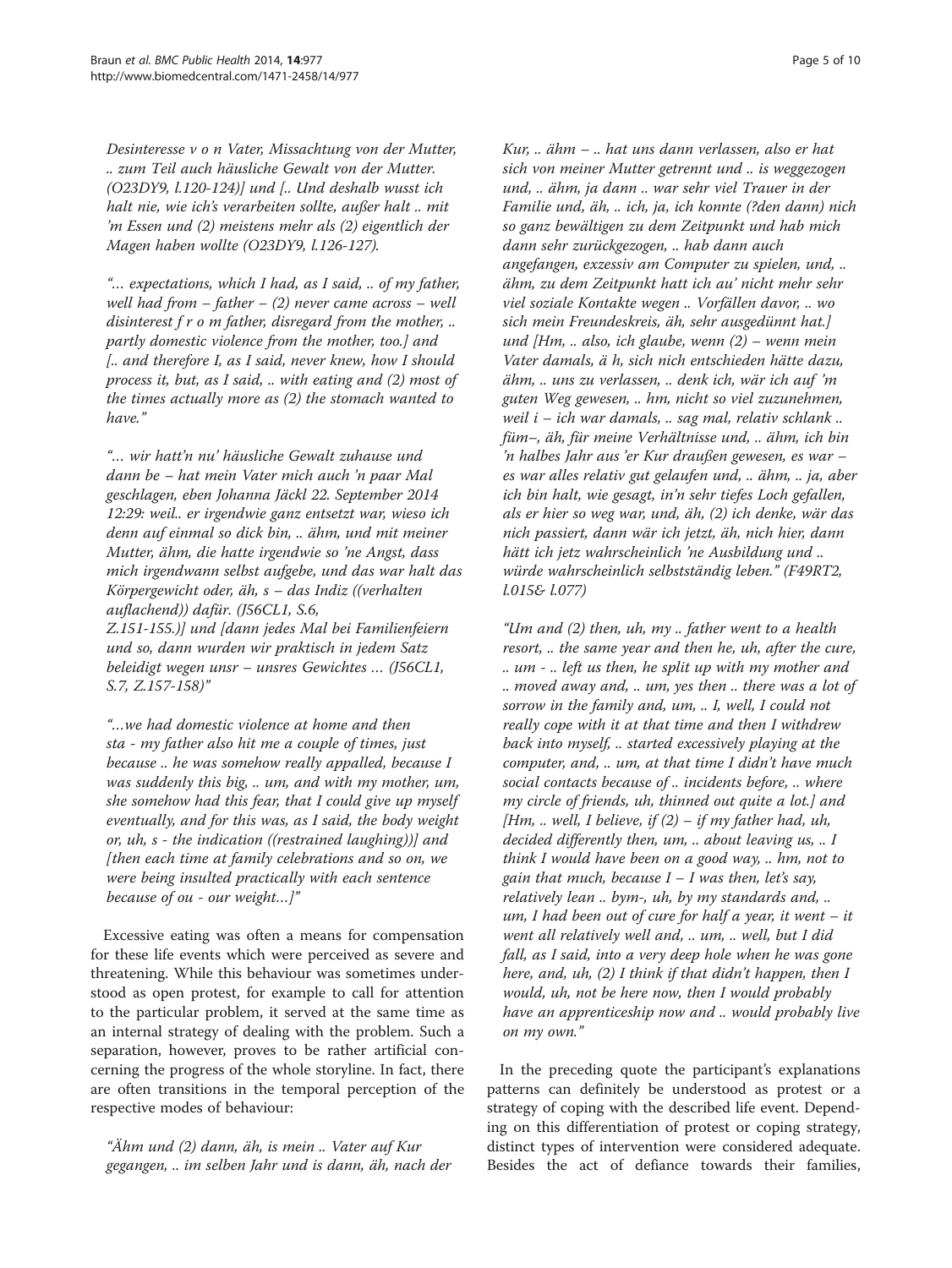another explanatory model for the excessive consumption of food was to regard it as a reaction to changes in the respective stage of life. Changes of the familiar surroundings due to moving or school transition as well as the start of puberty were mentioned most frequently. Whereas the excessive consumption of food was often associated with particular life events, the lack of activity was not. Instead the latter was attributed to continua of experience. Thus, especially the persistent stigmatising experiences – and thus the co-occurrence of labelling, stereotyping, separation, status loss, and discrimination [[35\]](#page-8-0) – within the different life events were the trigger to shift the participants' focus of interest and life into domestic or also digital worlds. Both, the decreased perception of offers for activity or eventually the active avoidance of any physical activity, were also linked to this. After describing these shifts into inactivity all participants mentioned their attempts to find ways back into activity. Four participants told about specific efforts like joining sports clubs or fitness clubs. However, they stopped their efforts after their environment acted negatively to their endeavours. Comments that were made by the immediate, and again especially domestic, setting were deemed particularly relevant. Possible verbal or gestural expressions of agents of the broader social setting were experienced as less grave.

Taken as a whole, it can be stated that different life events were on the one hand identified as starting points for enormous increase in weight. On the other hand, attempts to either stop further weight gain or starting weight loss were only considered to be reasonable and expedient if the obesity was directly linked to the previously described life events. This aspect was also confirmed by the fact that the participation in different medical programmes for intervention at the very time of these critical life events did not achieve any or just a negligible shortterm effect: obviously, they did not address the actual problem nor did they identify it.

## Obesity as a threefold family challenge

Closely connected to this second point, there is a third aspect, namely the participants' view of obesity being mainly a family issue. However, such a localisation is also ambivalent. First and corresponding to numerous existing studies on the connection to maternal and paternal weight [[36,37](#page-8-0)] and the importance of the family's socio-economic status [[38,39\]](#page-9-0), all participants told about an accumulated occurrence of overweight in the family circle. This involved the closest as well as the extended family circle.

"Äh, schon, .. also, hm, .. meine Mutter ist übergewichtig, meine Schwester auch .. und mein Bruder auch, aber die beiden haben das jetz auch hingekriegt mit Abnehmen .. u n d mein Vater, der is eigentlich auch 'n bisschen moppelig." (G19MV4, l.113)

"Uh, even, .. well, hm, .. my mother is overweight, my sister too .. and my brother too, but both of them have by now managed to lose weight .. a n d my father, he's actually also slightly pudgy."

Second, the view of obesity being a family issue is supported by the fact that all participants pointed out that, from their perspective, the family was the only reasonable setting where a strategy of prevention has to begin. Medical interventions as well as behavioural-preventive measures at kindergarten or at school were less appropriate according to the subjective perspective of those affected. Although they were regarded as important and expedient as flanking measures, they would not address the actual challenge. However, even if intervention within the realms of the family was existent, by focusing (too) strongly on the respective intervention a certain factor of resignation became apparent with the participants:

"das Gewicht und auch das Essverhalten war eigentlich dann wirklich das einzige regelmäßige Thema, über das man so gesprochen hat." (J56CL1, l.053)

"the weight and also the eating behavior was actually really the only regular topic about which you talked."

Third, this resignation also had its effect on the evaluation of suggestions for interventions outside of the family. For example, by launching a school intervention concerning the consumption of high-calorie drinks, the subject matter would have been omnipresent not only at the participants' homes but in their every-day environment which thus constantly pointed at their "problem".

The focus on the family as the primary setting of intervention, however, didn't reveal anything about the affective or emotional proximity of the participants towards their families. It can rather be regarded as some relatively pragmatic information for the localisation of the source of obesity: Obesity as a domestic outgrowth. This means that the essential starting point for intervention has to be set within the family.

## Subjective aetiology and personal responsibility

Concerning the second evaluation focus, i.e. in how far the participants regarded their own story as changeable and shapeable, there are two substantial results. Firstly, overweight was understood as an essential marker of identity which they, if possible, didn't want to lose completely.

"es auch so ein bisschen, äh, das gehört auch zu mir, dass ich dick bin, also, ich in– identifizier mich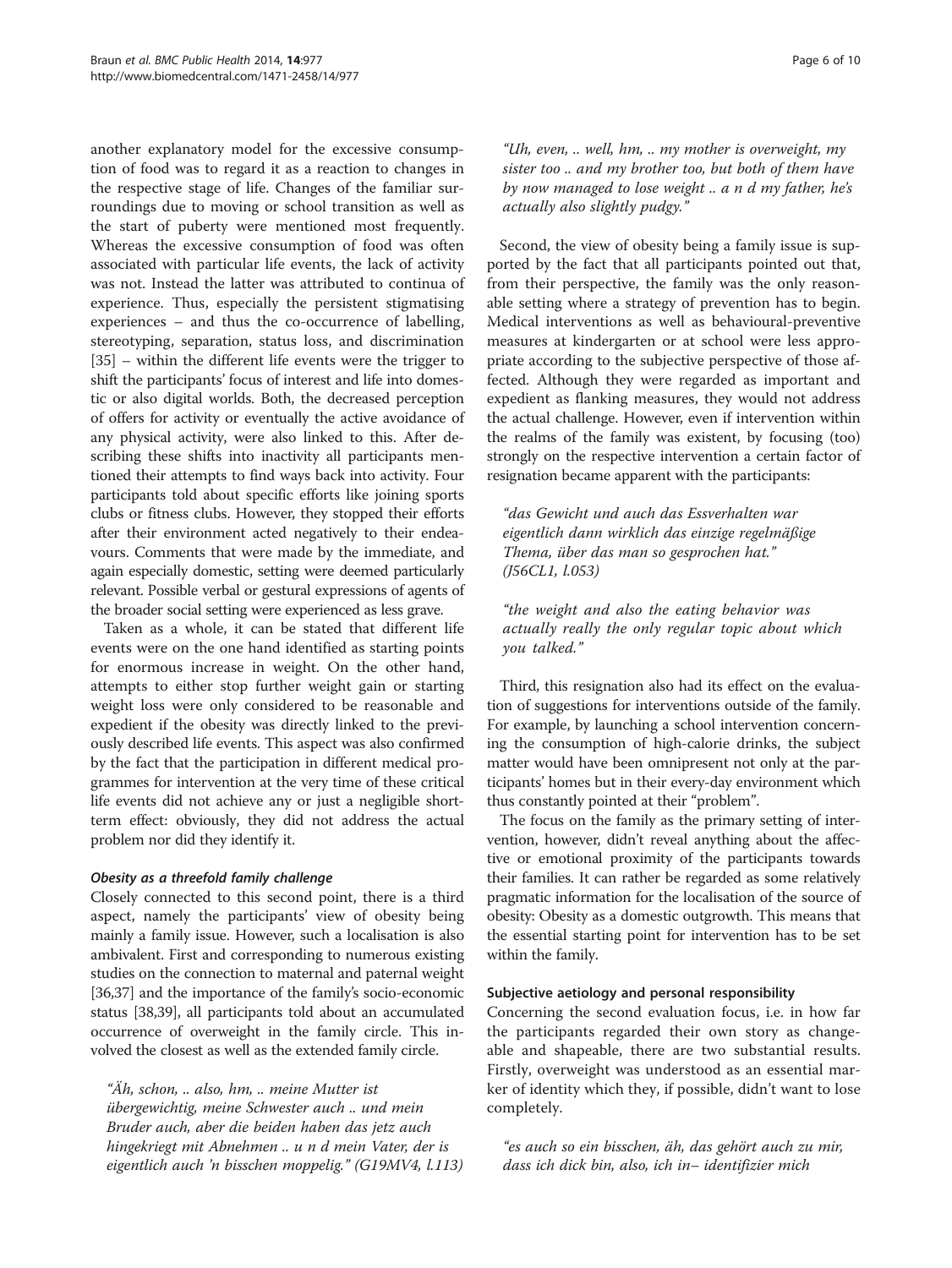wirklich damit, ähm, ich kann mir das jetz nich vorstellen, .. eben weil's auch noch nie war, dünn zu sein, und ich mag es auch nich, meine Knochen zu spür'n und, ähm, .. genau deswegen würd ich eigentlich doch schon eher dazu tendieren, nich unter 90 zu kommen." (J56CL1, l.184)

"it's also a bit like, uh, it's part of me that I'm big, well, I in- identify myself with that, um, I can't imagine, .. precisely because it's never been like that, like being thin, and I also don't like it to feel my bones and, um, .. that's exactly why I'd actually rather tend to not come below 90."

Despite of the existing awareness of their obesity, their own weight is understood as something that is part of their own identity. It presents a positive as well as a negative distinction from the physical as well as aesthetical norm which is characterised as the societal ideal. The participants – especially in the self-reflective parts of the inquiry – questioned vehemently which instance is actually authorised to determine what is to be regarded as still normal and what as already anomalous. Dealing with such social norms and images took up an essential part when forming their own identity. By negating the social weight norm, the affected marked a distinction that has been shown to be a constitutive element of the participants' own social localisation.

Simultaneously, all participants insisted on their responsibility for their own health. Personal responsibility was viewed as an essential requirement for being able to intervene at all. The research furthermore showed the striking fact that according to the participants' perspective the acceptance of responsibility for their own health is not connoted with the assumption of guilt.

"Ja, ich hab mein Gewichtsproblem schon selbst verursacht, weil ich halt schon viel gegessen hab. (2) Ich fühl mich aber nich schuldig, .. weil .. das schadet ja eigentlich nur mir .. und .. ja, .. es is halt mein Problem." (E15NU7, l.207)

"Yes, I've caused my weight problem myself because I've eaten quite a lot.  $(2)$  But I don't feel guilty .. because .. that only Johanna Jäckl 22. September 2014 12:48: harms me.. and .. well, .. it's just my problem."

"Alle anderen hat's eigentlich nich zu interessieren, weil das nich ihr Körper is, und mir selber – .. nein  $((lacht verhalten auf)).$ "  $(A12ZY1, l.471)$ 

"It's none of anyone else's business because it isn't their body, and for myself Johanna Jäckl 22. September 2014 12:49: – ..no ((laughs in a noncommittal way))."

As clearly as the participants objected a socially ascribed guilt, they vehemently held onto their own responsibility for their overweight. Linking this aspect to the results above seems to put out an ambivalent and perhaps contradictory result. On the one hand, the participants viewed the genesis of their obesity as intrinsic to them as well as to extrinsic factors as different life events. At a first glance, it seems to fit in with such an interpretation that the role of the "scapegoat" is transferred to life events described above. However, this does not entail that the origin of the participants' overweight fully falls outside their own area of responsibility.

".. das seh ich definitiv so, also, .. wer war's denn sonst, ((verhalten auflachend)) also ich mein, .. hat mich ja niemand zum Essen gezwungen. ((stöhnt leicht auf))" (F49RT2, l.089)

".. I definitely see it like that, well, .. who else was it, ((laughs in a noncommittal way)) well, I mean .. no one forced me to eat. ((moans quietly))"

Undoubtedly there are supposed intrinsic or extrinsic factors which are partly responsible for the current obese situation of the participants. However, the participants insisted that the only way to deal with these "factors" was to refigure the modes in which they regard and handle them.

An additional factor with regard to self-perceived responsibility is that of the overall assumption that the overweight will not remain a life-long problem: rather it is seen a challenge which can be dealt with and for which the participants will assume responsibility.

## Résumé

The following results have to be pointed out as especially significant: Firstly, according to the perspective of those affected, overweight is regarded as something that has always been present and which has no clearly definable starting point. Secondly, different life events can however be understood as catalysts for the enormous gain of weight. Therefore it seems not to be appropriate to assume that there is a rectilinearly continuum from normal weight to extreme obesity. Rather the different life events seem to function as initiations for periods of accelerated weight gain. Thirdly, the participants consider obesity to be a domestic issue, both concerning the incidence and the possibilities of intervention. Fourthly, the results of the study show that the challenge in dealing with the own obesity can neither solely be solved by medical nor by social parameters, but is always entailed with the question about the participants' self-conception and the norms they accept as valid. The fifth essential point regards the relationship of personal responsibility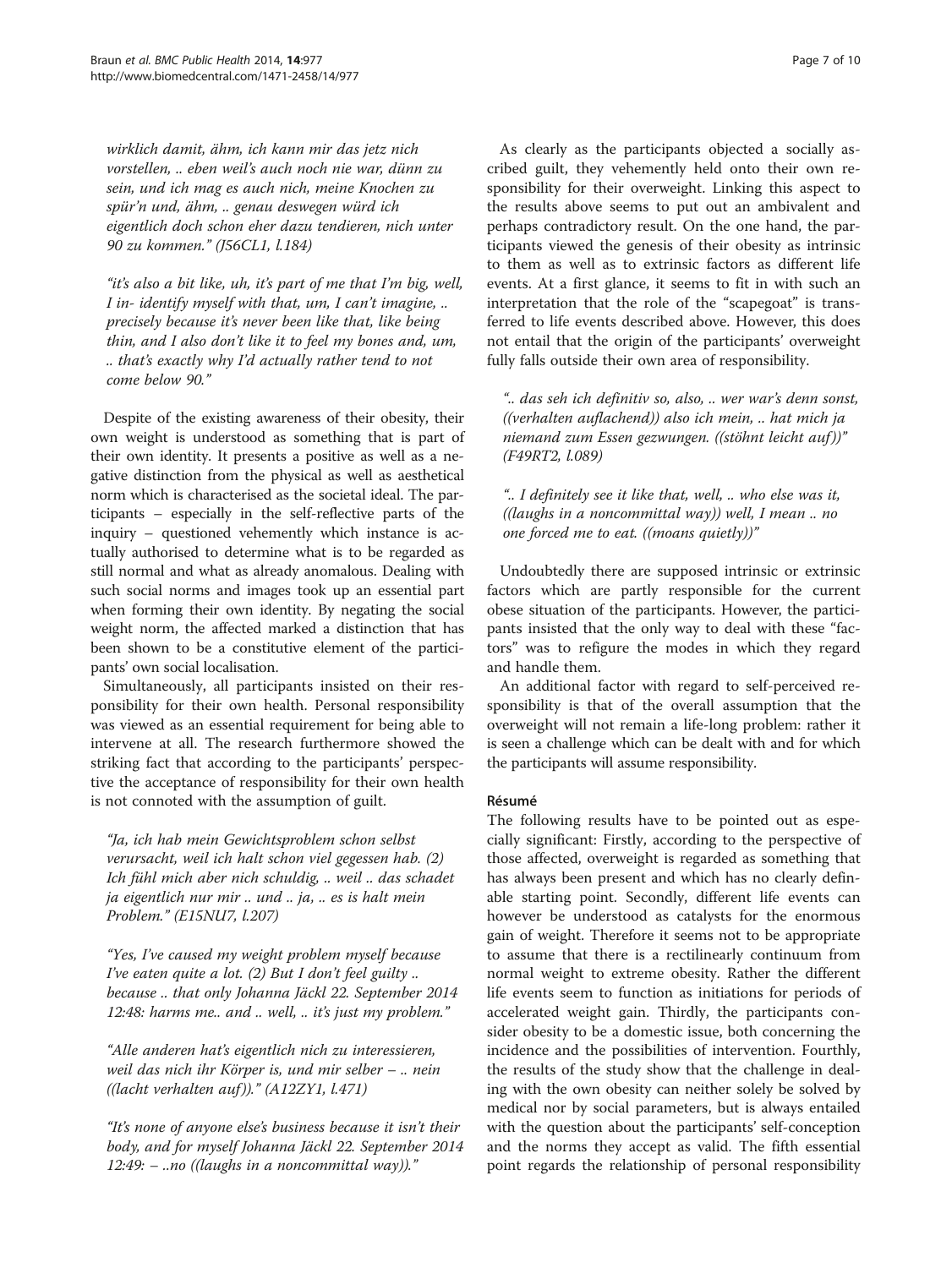and guilt. In the context of this inquiry, no connection between taking up personal responsibility and assigning guilt emerged. On the contrary, the participants understood personal responsibility as an essential room for possibilities of the self-determined shaping of their own way of life. The results of the inquiry suggest the assumption that the participants consider themselves responsible for the increase of their weight without associating an accusation of guilt with it.

## Conclusions

Even though the setting of the study was in so far special as all participants were already at a point of institutionalised intervention when the inquiry was conducted, the results of this study can provide important additions and adjustments to the previous strategies in the field of obesity prevention.

Generally, the necessity for developing a systematic approach including both medical and social parameters for obesity prevention can be supported against the background of these results [\[40,41](#page-9-0)]. This implies the importance to pay attention to the interaction between the medical and social dimensions of obesity but also to consider the social dimension (e.g. intra- and inter- familiar aspects, temporal shifts of self-explanation, different environmental contexts) itself. If the results of this study can further be verified, the unconscious refusal of not paying enough attention to this very interaction could play an important role in the explanation of the previous ineffectiveness of obesity prevention. This becomes especially apparent at the point when the study's participants vehemently pointed out the domestic dimension of obesity. Concluding from this the following fields of concrete challenges can be identified:

(1) The previous approaches of obesity prevention cannot be accused of not having recognised the importance of obesity as a domestic phenomenon, but most intervention studies, with their limited effectiveness, chose their starting point majorly in the obesogenic environment, and not in the families themselves. Of course, there are a few studies within the field of family prevention strategies [[42](#page-9-0)] struggling with the possible effectiveness of such intervention programmes. But nevertheless these endeavours are primarily focusing on the medical aspects. Since those affected see obesity as a primarily domestic and not exclusively medical problem, this could be one explanation for the mostly ineffective methods of previous, especially extensive and unspecific intervention strategies. In addition this point is getting much more ambivalent when taking into account that the participants identified their families as their 'obesogenic environment'. At the same time, they emphasize that it would make their situation even worse and complicated if obesity was directly tackled by different prevention or intervention measures. Therefore, a family prevention approach seems to be challenged to tackle obesity indirectly by focusing on the primary social – and intra-domestic – problems.

(2) Floodlighting the previous aspect, the results draw attention to the fact that obesity itself is not the actual issue but rather particular life events. Problems concerning the development of the body weight happen to appear as accompanying and consecutive phenomena of life issues. If this observation holds true, this will have enormous consequences for the further research in the field of obesity prevention: the effectiveness of the preventive measures, for example, seems to be – largely – dependent on how far the respective recipients of the prevention see themselves as recipients of these interventions.

(3) These considerations are closely related to the question about the objective of obesity prevention. If the first results of this study can be confirmed, the question concerning the norms governing the interventions will have to be asked all over again. Not only conceptual questions regarding the respective understanding of disease and health will have to be brought into focus [\[43](#page-9-0)], but also questions concerning the determination of the threshold level for necessary intervention. Focusing on factual medical parameters like the BMI or the relation of muscles towards fat mass means taking a high risk: it may lead to a paternalistic determination of interventional necessities without considering the particular life situation or the individual and perhaps deviant perceptions of a healthy body.

(4) Throughout the research literature a connection between the reference to individual responsibility and a simultaneous attribution of guilt is pointed out consistently. However, this assumption can no longer be sustained in the context of this study's results. One of the ambivalently discussed concepts in the current debate is the expression of personal responsibility since it is connected to the fear of an illegitimate attribution of guilt [[44](#page-9-0)] concerning the individual. Also, it is associated with an increase in stigmatization, either of the implicit type – i.e. subconscious, automatic, and intuitive – or the explicit type – i.e. conscious, controllable, and reflective [\[45,46](#page-9-0)]. The results of this study allow the conclusion that personal responsibility can be very well understood as a central concept for dealing with one's own health. This is due to the fact that only by acknowledging responsibility, a self-determined individual that regards him- or herself responsible for his or her actions and behaviour can be acclaimed. Whereas in recent years there has been a shift in perspectives from a behavioural to a relational prevention in obesity prevention, it can now be questioned whether this shift was necessary: the phenomenon of obesity has proven to be even more complex and thus behavioural and relational prevention have had to be re-connected. In future, behavioural and relational prevention could merge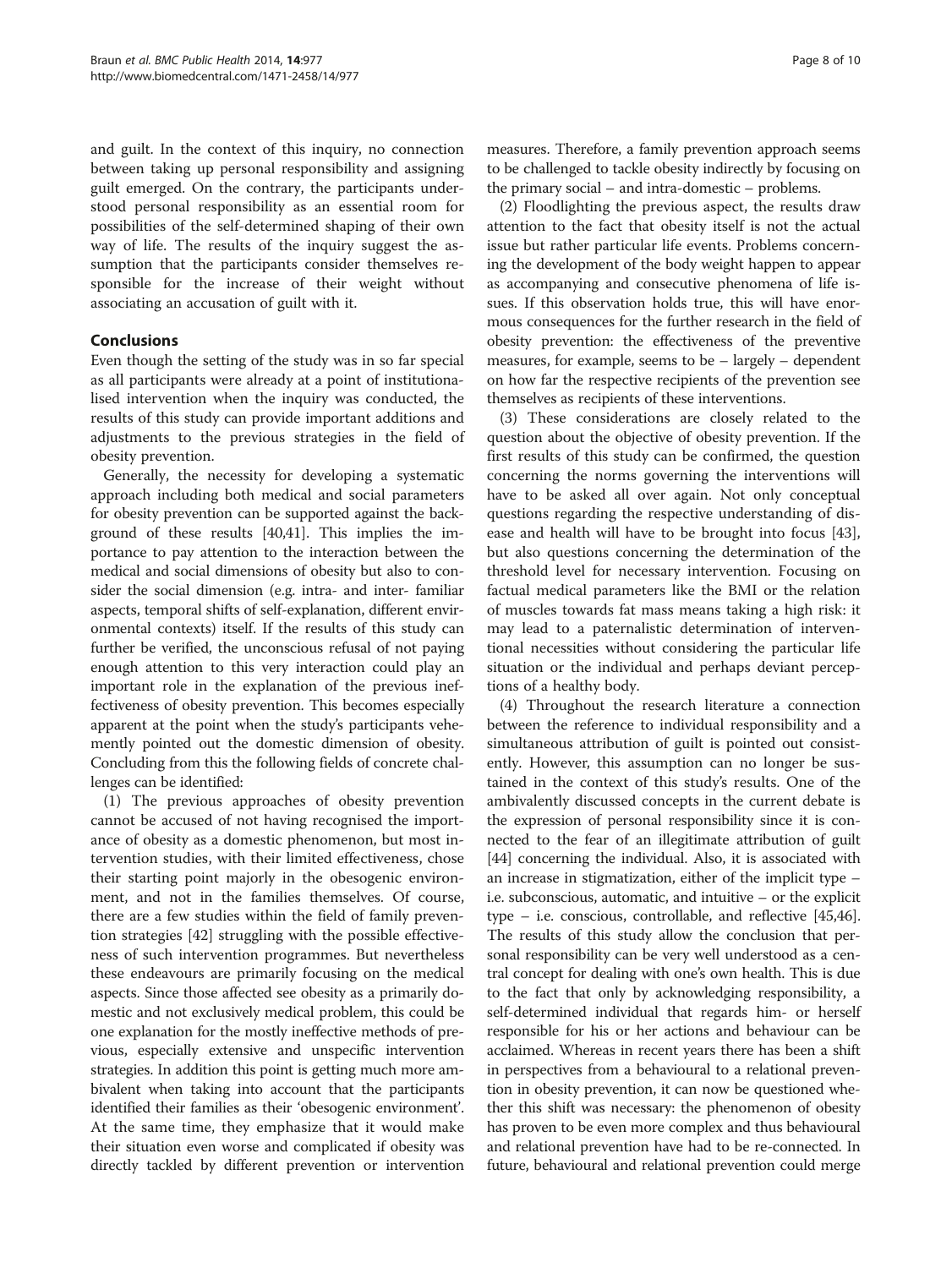<span id="page-8-0"></span>in a way that enables us to create fields of action based on an individual determination of 'risky' life events and intervention strategies.

(5) For further adjusting current as well as future prevention strategies, it would be worthwhile to widen the scope of research by including the perspective of those affected. Special attention should be paid to systematic consequences for obesity research. Nevertheless, these results also stress the requirement of an initial debate on both, the understanding as well as the scope of family prevention.

#### Competing interests

The authors declare that they have no competing interests.

#### Authors' contributions

MB conceptualised and developed the study and prepared the first draft of the manuscript. JS analysed the data and provided critical comments. WS contributed to the conception of the study and provided critical comments on several drafts of the manuscript. MJM provided critical comments to all drafts. JR conceptualised and developed the study and provided critical comments. All authors read and approved the final manuscript.

#### Acknowledgements

This work was supported by the German Competence Network Obesity funded by the Federal Ministry of Education and Research (Grant 01GI1121A, 01GI1327 and 01GI1123).The funders had no role in study design, data collection and analysis, decision to publish, or preparation of the manuscript.

#### Author details

<sup>1</sup>Chair of Systematic Theology II (Ethics), Philosophical Faculty and Department of Theology, Friedrich-Alexander-University Erlangen-Nuremberg, Kochstraße 6, 91054 Erlangen, Germany. <sup>2</sup>Obesity-Rehabilitation-Centre Insula, Bischofswiesen, Insulaweg 1, 83483 Bischofswiesen, Germany. <sup>3</sup>Institute of Human Nutrition, Faculty of Agricultural and Nutritional Sciences, Christian-Albrechts-University Kiel, Christian-Albrechts-Platz 4, 24118 Kiel, Germany.

#### Received: 10 December 2013 Accepted: 16 September 2014 Published: 20 September 2014

#### References

- 1. Mensink GBM, Schienkiewitz A, Haftenberger M, Lampert T, Ziese T, Scheidt-Nave C: Übergewicht und Adipositas in Deutschland. Bundesgesundheitsblatt 2013, 56:786–794.
- 2. Neovius K, Johansson K, Kark M, Tynelius P, Rasmussen F: Trends in self-reported BMI and prevalence of obesity 2002–10 in Stockholm County, Sweden. Eur J Pub Health 2013, 23:312–315.
- 3. Manios Y, Costarelli V: Childhood obesity in the WHO European Region. In Epidemiology of obesity in children and adolescents prevalence and etiology. Edited by Moreno LA, Pigeot I, Ahrens W. New York: Springer; 2011:43–68.
- 4. Moodie ML, Herbert JK, de Silva-Sanigorski AM, Mavoa HM, Keating CL, Carter RC, Waters E, Gibbs L, Swinburn BA: The cost-effectiveness of a successful community-based obesity prevention program: the be active eat well program. Obesity 2013, 21:2072–2080.
- 5. Gortmaker SL, Swinburn BA, Levy D, Carter R, Mabry PL, Finegood DT, Huang T, Marsh T, Moodie ML: Changing the future of obesity: science, policy, and action. Lancet 2011, 378:838–847.
- 6. Müller MJ: How are we going to turn the obesity prevention experience? Obes Rev 2010, 11:101–104.
- Graff SK, Kappagoda M, Wooten HM, McGowan AK, Ashe M: Policies for healthier communities: historical, legal, and practical elements of the obesity prevention movement. Ann Rev Public Health 2012, 33:307–324.
- Ebbeling CB, Feldman HA, Chomitz VR, Antonelli TA, Gortmaker SL, Stavroula K, Osganian SK, Ludwig DS: A randomized trial of sugarsweetened beverages and adolescent body weight. N Engl J Med 2012, 367:1409–1416.
- 9. Devaux M, Sassi F: Social inequalities in obesity and overweight in 11 OECD countries. Eur J Pub Health 2011, 23:464–469.
- 10. Russo F: Public health policy, evidence, and causation: lessons from the studies on obesity. Med Health Care Philo 2012, 15:141-151.
- 11. Green J, Thorogood N: Qualitative methods for health research. London: Sage; 2004.
- 12. Flick U: An Introduction to Qualitative Research. London: Sage: 2014.
- 13. Sikorski C, Riedel C, Luppa M, Schulze B, Werner P, König HH, Riedel-Heller SG: Perception of overweight and obesity from different angles: a qualitative study. Scand J Public Health 2012, 40:271–277.
- 14. Smith E, Sweeting H, Wright C: 'Do I care?' Young adults' recalled experiences of early adolescent overweight and obesity: a qualitative study. Int J Obes 2013, 37:303–308.
- 15. Turner KM, Salisbury C, Shield JP: Parents' views and experiences of childhood obesity management in primary care: a qualitative study. FamPract 2012, 29:476–481.
- 16. Heintze C, Sonntag U, Brinck A, Huppertz M, Niewöhner J, Wiesner J, Braun V: A qualitative study on patients' and physicians' visions for the future management of overweight and obesity. FamPract 2012, 29:103–109.
- 17. Lewis S, Thomas SL, Blood RW, Castle DJ, Hyde J, Komesaroff PA: How do obese individuals perceive and respond to the different types of obesity stigma that they encounter in their daily lives? A qualitative study. SocSciMed 2011, 73:1349-1356.
- 18. Malterud K, Ulriksen K: Obesity, stigma, and responsibility in health care: a synthesis of qualitative studies. Int J Qual Stud Health Well-being 2011, 6. doi 10.3402/qhw.v6i4.8404.
- 19. Ogden J, Flanagan Z: Beliefs about the causes and solutions to obesity: a comparison of GPs and lay people. Patient Educ Couns 2007, 71:72–78.
- 20. Greener J, Douglas F, Teiklingen E: More of the same? Conflicting perspectives of obesity causation and intervention amongst overweight people, health professionals and policy makers. SocSciMed 2010, 70:1042–1049.
- 21. Brogan A, Hevey D: The structure of the causal attribution belief network of patients with obesity. BRIT J HEALTH PSYCH 2011, 14/1:35–48.
- 22. Lachal J, Orri M, Speranza M, Falissard B, Lefevre H, QUALIGRAMH, Moro MR, Revah-Levy A: Qualitative studies among obese children and adolescents: a systematic review of the literature. Obes Rev 2013, 14:351–368.
- 23. Witzel A: Das problemzentrierte Interview. In Qualitative Forschung in der Psychologie. Beltz Verlag: 1985:227–255.
- 24. Flick U: Qualitative Sozialforschung. Eine Einführung. Reinbek bei Hamburg: Rowohlt; 2009.
- 25. Bryman A: Social Research Method. Oxford: Oxford University Press; 2012.
- 26. Puhl RM, Heuer CA: Obesity Stigma: Important Considerations for Public Health. Am J Public Health 2010, 100(6):1019–1028.
- 27. Sikorski C, Luppa M, Kaiser M, Glaesmer H, Schomerus G, König HH, Riedel-Heller SG: The stigma of obesity in the general public and its implications for public health - a systematic review. BMC Public Health 2011, 11:661.
- 28. Lillis J, Luoma JB, Levin ME, Hayes SC: Measuring weight self-stigma: the weight self-stigma questionnaire. Obesity 2010, 18:971–976.
- 29. Charmaz K: Constructing Grounded Theory: A Practical Guide Through Qualitative Analysis. London: Sage; 2006.
- 30. Clarke A: Situational Analysis: Grounded Theory After the Postmodern Turn. London: Sage; 2005.
- 31. Norrick NR: Conversational Narrative. Storytelling in Everyday Talk. Amsterdam: John Benjamins Publishing; 2000.
- 32. Fade SA, Swift JA: Qualitative research in nutrition and dietetics: data analysis issues. J Hum Nutr Diet 2011, 24:106–114.
- 33. Manuj I, Pohlen TL: A reviewer's guide to the grounded theory methodology in logistics and supply chain management research. Int J Phys Distrib Logi Manage 2012, 42:784-803.
- 34. Gluckmann PD, Hanson MA, Beedle AS: Early life events and their consequences for later disease: a life history and evolutionary perspective. Am J Hum Biol 2007, 19:1–19.
- 35. Link BG, Phelan JC: Conceptualizing Stigma. Annu Rev Sociol 2001, 27:363-385.
- 36. Monasta L, Batty GD, Cattaneo A, Lutje V, Ronfani L, Van Lenthe FJ, Brug J: Early-life determinants of overweight and obesity: a review of systematic reviews. Obes Rev 2010, 11:695-708.
- 37. Skouteris H, McCabe M, Swinburn B, Hill B: Healthy eating and obesity prevention for preschoolers: a randomised controlled trial. BMC Public Health 2010, 10:220.